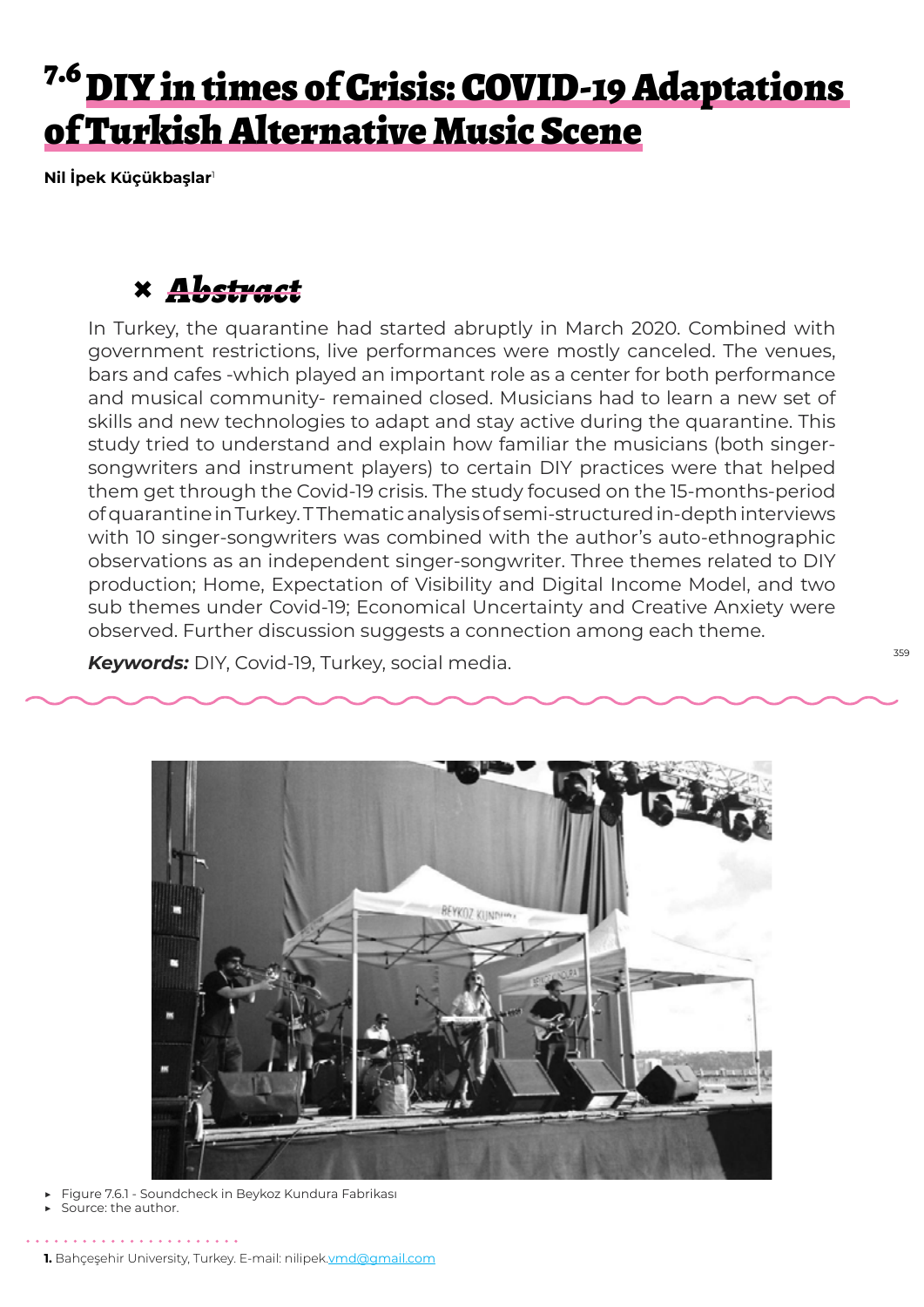A great stage was constructed just next to Bosphorus, in Beykoz. The sound system was great, the view from the stage was spectacular. It was our first full band live concert after a long period of time, and we were very excited. The view from the stage was unbelievable, the sound system was great, the weather was just perfect and there were comfortable chairs placed socially distanced for the audience. Yet, we still weren't sure if we would be able to give the concert or not. A new notice by the Governorship of Istanbul was banning all concerts without exception, using Covid-19 as an excuse. The starting date and time were ambiguous, so it was still being discussed while the soundcheck was being done.

That night, we took the stage. However, due to the ambiguity of the notice by the Governorship of Istanbul, only a few people were present as the audience; people already thought the concert was canceled. The concert was really nice, but while I was singing -and I have to say my music is usually extremely calm and quiet- a coast guard boat came near the stage and yelled at the audience, who already had their masks on, to put their masks on with a megaphone. If you'd ask me how it was to be a singer-songwriter during the pandemic, I would show you this picture. This is how being an established singer-songwriter in Turkey can be described, endless uncertainty and regular disturbances. And while this description was already valid, all its elements were amplified during the Covid-19 pandemic.

This article aims to describe how the Covid-19 crisis was experienced in the Turkish alternative music scene for the reader and to explore if a survival toolkit is possible for the musicians. Beginning from the first Covid-19 case in Turkey, live concerts and musical events were cancelled, leaving the musicians unemployed for a long period of time. However, it is possible that musicians who adopted DIY practices might be in an advantageous position during a time of economic uncertainty and social distance. They may have been able to do both musical and visual production at home and managed their tracks' promotion all by themselves, since this had always been what they did. Did they experience a faster adaptation? Did they feel like they survived through the quarantine?

### 1. A brief summary of what happened

360 The first Covid-19 case was seen in Turkey in March 2020; the announcement was quickly followed by preliminary restrictions, including cancellation of social events, curfew for certain age groups, closing of venues and bars and traveling limitations (Narlı, 2021). The curfew was extended to all age groups for every weekend later in April, however in May, a gradual normalization was announced to be applied; this normalization included the possibility of outdoor events being held. This fast normalization resulted in increased numbers of Covid cases in July and new restrictions in September. After a confusing notice by Ministry of Internal Affairs announcing that any type of concerts held in cafes and restaurants were banned (DHA, 2021), a further notice came from Governorship of Istanbul, making any type of concerts, shows or festivals forbidden (İstanbul Valiliği İl Sağlık Müdürlüğü, 2021).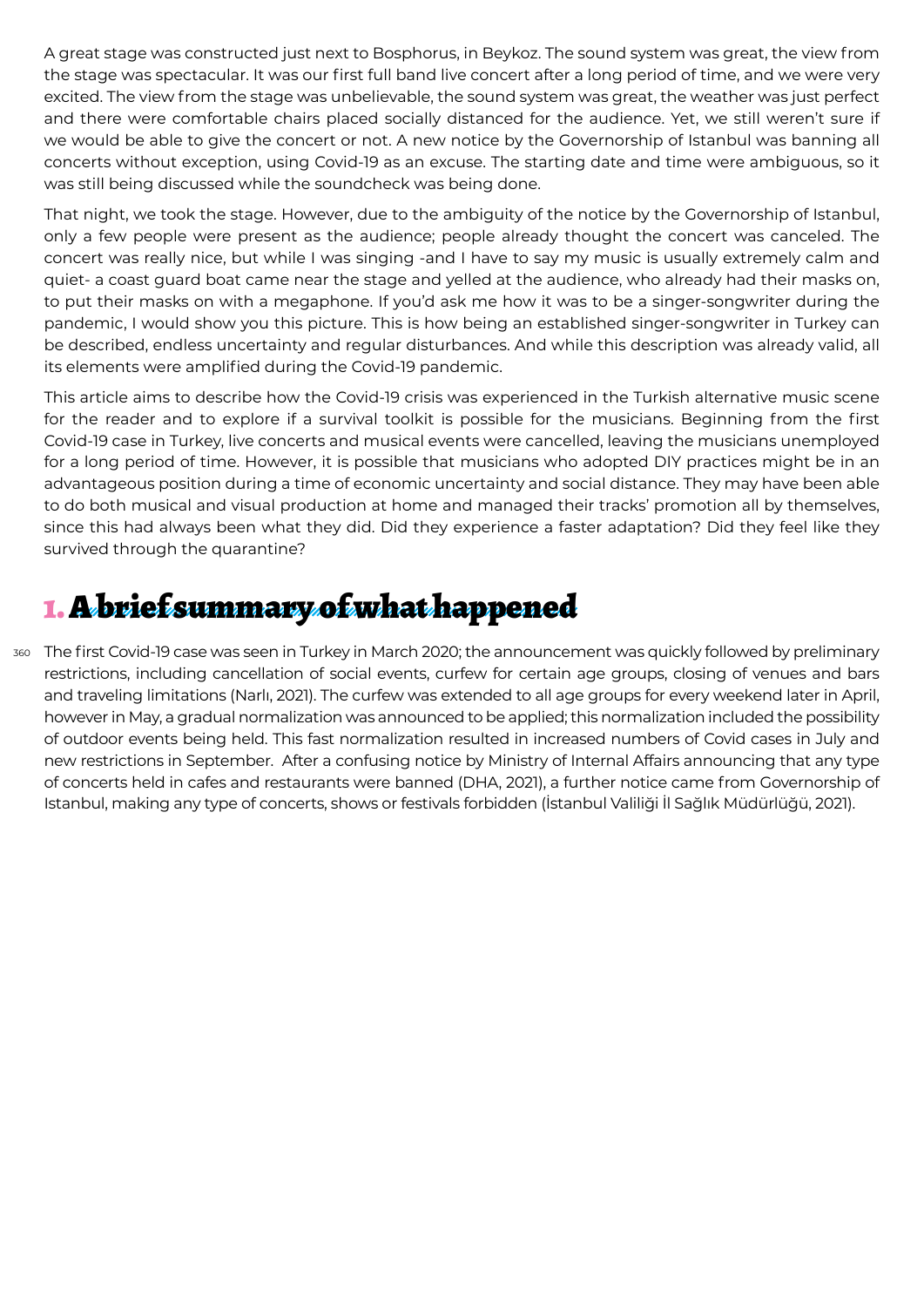| <b>March 2020</b> | -First case and death from Covid in Turkey<br>-Preliminary restrictions includes event cancellations<br>-Regulations: Curfew for 65+ and 20-, working hours for markets, travel restrictions<br>-Erdoğan announced a donation campaign where citizens fere expected to donat<br>money to the government.                                                                                                                              |
|-------------------|---------------------------------------------------------------------------------------------------------------------------------------------------------------------------------------------------------------------------------------------------------------------------------------------------------------------------------------------------------------------------------------------------------------------------------------|
| <b>April 2020</b> | -Weekend curfews started suddenly (2 hours before the weekend)<br>-Prisoners were released<br>-Records on Dolar and Euro exchange rates<br>-20% price increase on foods                                                                                                                                                                                                                                                               |
| <b>May 2020</b>   | -Partial normalization started: Shopping Malls and Barbers were open.<br>-A new record for Dolar exchange rate.<br>-New taxes (%30) for imported goods such as electronics, musical instruments,<br>game consoles, cameras, recording and broadcasting equipment<br>-All places except entertainment venues can be open until 22.00<br>-Outdoor concerts can be organized<br>-New Support Campaigns for musicians: Festtogether, IKSV |
| <b>June 2020</b>  | -Normalization started, but entertainment venues remained closed.<br>-No more weekend curfews<br>-Football league started<br>-Food prices raised again<br>-Online concerts by the Presidency                                                                                                                                                                                                                                          |
| <b>July 2020</b>  | -Covid cases increased<br>-Hagia Sophia became a mosque                                                                                                                                                                                                                                                                                                                                                                               |
| August 2020       | -Natural gas found in Black Sea<br>-Caria Museum also announced to be a mosque                                                                                                                                                                                                                                                                                                                                                        |

▶ Table 7.6.1 - A brief summary of what happened from March 2020 to August 2020

 $\mathbf{I}$ 

▶ Source: the author.

While events were being banned, a support package for musicians was announced by the Ministry of Culture and Tourism in December 2020, 9 months into the pandemic (Türkiye Cumhuriyeti Kültür ve Turizm Bakanlığı, 2020). This package was offering 1000 Turkish Liras (roughly \$135 or €111) each month for three months, and it should be considered that the monthly hunger threshold was 2590₺ and the poverty threshold was 8436₺ for a family of four at the time being (Türkiye İşçi Sendikaları Konfederasyonu, 2020). It should be also mentioned that, during these nine months period, outdoor concerts were held only for three months, and concerts were to be forbidden for the next six months.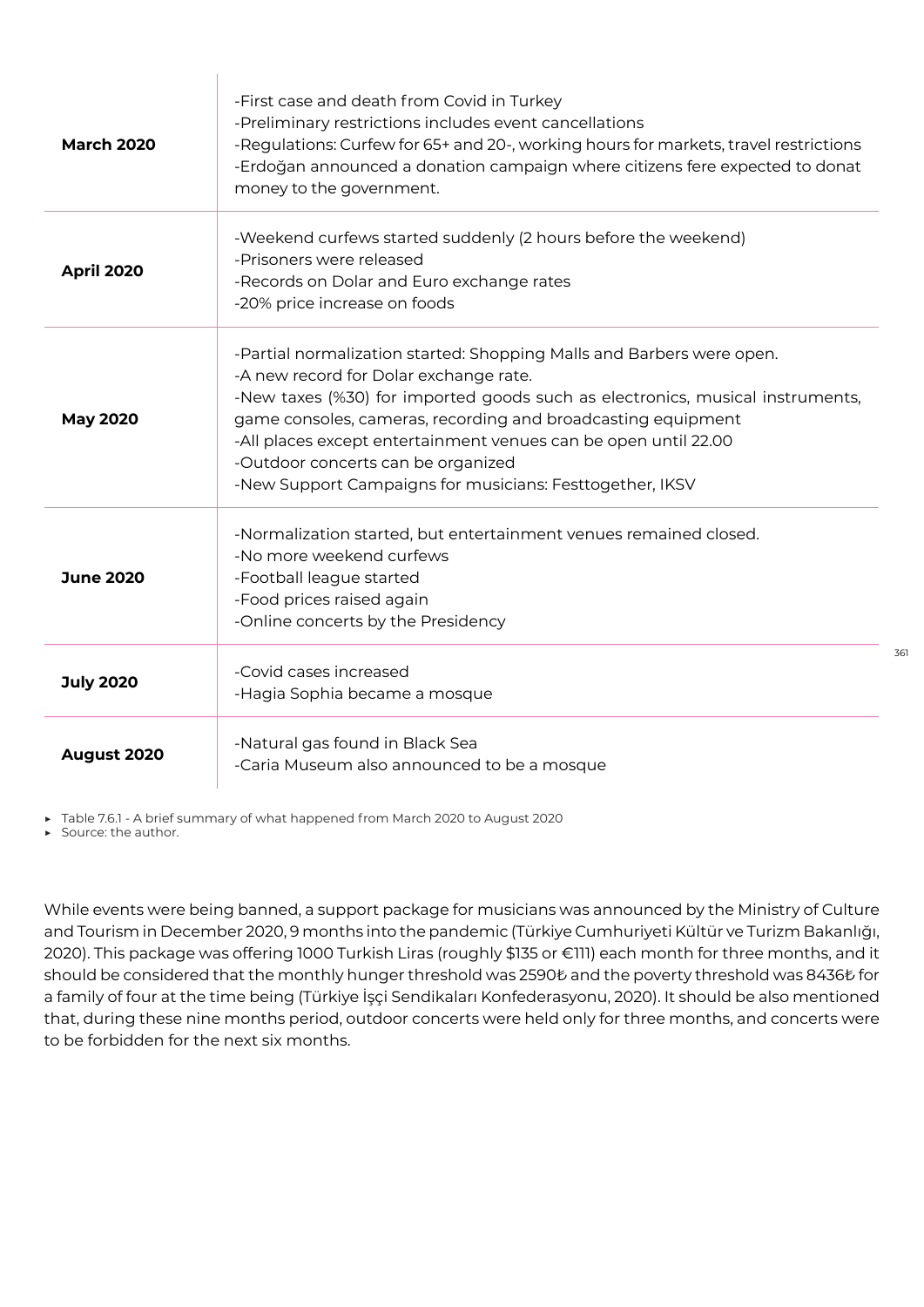| September 2020    | -Restrictions started again<br>-Schools started face to face education partially<br>-A complex regulation: Concerts get forbidden. Masks became obligatory.<br>-Vaccinations would start in the first months of 2021; Erdoğan announced.                                                                                                                                                                                                                                                                                                                                                                              |
|-------------------|-----------------------------------------------------------------------------------------------------------------------------------------------------------------------------------------------------------------------------------------------------------------------------------------------------------------------------------------------------------------------------------------------------------------------------------------------------------------------------------------------------------------------------------------------------------------------------------------------------------------------|
| October 2020      | -Because it was suspected that the number of Covid-19 cases announced by<br>the government were not true, the tables changed. This resulted in a lot higher<br>numbers of cases.<br>-All events were postponed until December 1.<br>-Earthquake in Izmir (6,9)                                                                                                                                                                                                                                                                                                                                                        |
| November 2020     | -More restrictions and weekend curfews again.<br>-All events of NGOs were postponed for 3 months.<br>-Minister of Economy (Berat Albayrak) resigned.                                                                                                                                                                                                                                                                                                                                                                                                                                                                  |
| December 2020     | -Covid case number is 5 times higher than April<br>-Vaccinations started<br>-4 days curfew<br>-Financial support package for artisans and shopkeepers                                                                                                                                                                                                                                                                                                                                                                                                                                                                 |
| January 2021      | -Ministry of Culture announced a financial support package for musicians (1000 $\ell$<br>a month for 3 months-then it continued for a while more)                                                                                                                                                                                                                                                                                                                                                                                                                                                                     |
| February 2021     | -Normalization will start on March 1, the Ministry of Health announced.<br>-Government discusses not using Meyhane or Nargile in places' names                                                                                                                                                                                                                                                                                                                                                                                                                                                                        |
| <b>March 2021</b> | -Minister of Health announced that 14 million vaccinations were applied, and 100<br>million units will come.                                                                                                                                                                                                                                                                                                                                                                                                                                                                                                          |
| <b>April 2021</b> | -Because of the increased numbers, partial restrictions started again.<br>-A total curfew was announced (April 29 - May 17).                                                                                                                                                                                                                                                                                                                                                                                                                                                                                          |
| <b>May 2021</b>   | - "Enjoy I'm vaccinated" ads for tourists from abroad<br>-120 million units of Biotech vaccination.<br>-Taksim mosque opened with a huge crowd despite the pandemic                                                                                                                                                                                                                                                                                                                                                                                                                                                   |
| <b>June 2021</b>  | -Partial normalization announcement had nothing to say about music or concerts;<br>only music and venues were excluded from the regulations.<br>-Another record rate for Dolar<br>-All age groups get vaccinated<br>-While announcing the new normalization process, Erdogan announcing the music<br>bans after 00.00 by saying "No offense but no one has the right to disturb another".<br>By musicians and the secular population, it was taken as officially accepting that<br>music is a nuisance.<br>-New regulations for venues make it impossible to profit from a concert for small-<br>medium scale venues. |

▶ Table 7.6.2- A brief summary of what happened from September 2020 to June 2021

 $\overline{1}$ 

▶ Source:the author.

362

Ministry of Culture and Tourism supported musicians for a total of 7000₺ until the second gradual normalization in June 2021. Yet, there was no information about musical organizations or concerts in normalization announcements, as if almost ignoring a whole sector. The long-awaited announcement came towards the end of June by President Erdogan; the ban on live music was lifted under certain regulations; turning it off by 12 AM being one. While announcing the good news for the music industry, Erdogan made a comment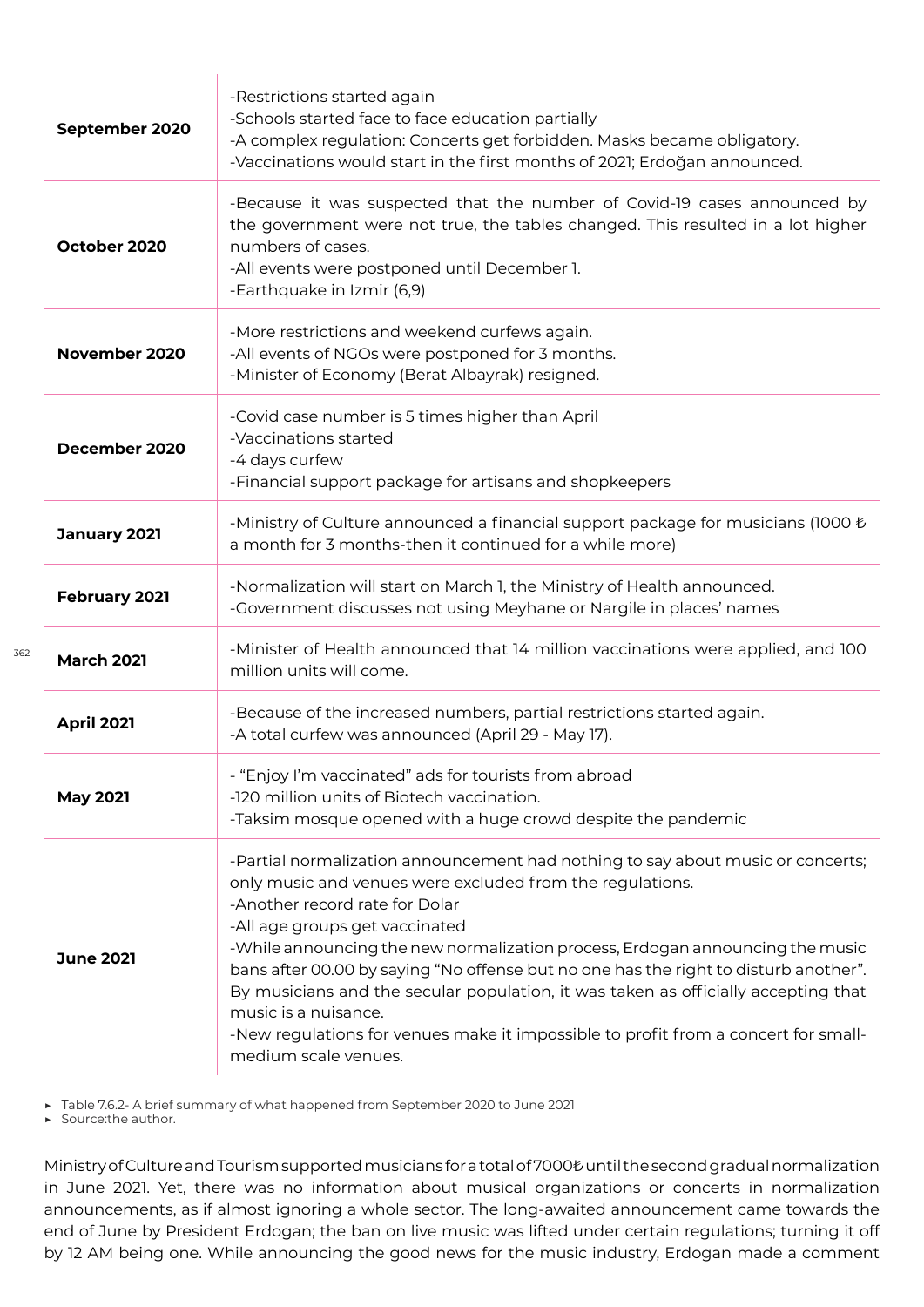independent from the pandemic regulations and said, "No offense, but no one has the right to disturb one another in the night" (Deutsche Welle, 2021, n/p). This sentence created a huge backlash when combined with the visible changing cultural policies of the last years and the frustration of the last 16 months.

Being a musician in Turkey is like swimming in a sea of political and social uncertainty; most musicians do not have health insurance or any guarantees, the income constantly fluctuates, and musical events are always the first ones to get canceled during crises and mournings: This uncertainty gained strength during the pandemic where the government's approach towards the cultural industries became more visible. Covid-19 regulations mostly put the musicians and artists in a disadvantaged position compared to other fields of work. Sometimes even specifically concerts were banned while other performative arts could take stage. Also, most of the venues were closed if they didn't have a restaurant or tourism license. Bars -as the main meeting and staging places for alternative musicians were closed for a year and a half without any financial support, making it almost impossible to stay alive. During the pandemic, while crowded political congresses were being held, a huge number of people performed namaz in cami openings or funeral rituals; cultural events, specifically live music events were canceled. Not the quarantine or the restrictions alone, but the double standards created frustration among musicians.

In addition, reaching necessary equipment during the pandemic became harder, considering the state of Turkish economy and additional taxes on electronics and musical instruments. Not only the Turkish lira lost value (Dolar from 6.33 to 8.88, Euro from 7.03 to 10.41), but also additional taxes were put on a wide range of imported products in the second month of the pandemic. These included but not limited to recording and broadcasting equipments, instruments, electronics etc. This situation made it almost impossible for musicians to obtain the necessary equipment for digital works or bedroom productions after the pandemic because none of this equipment can be found produced in Turkey.

This study aims to understand how Turkish musicians from the alternative scene experienced this period and to explore their DIY practices that helped them through the quarantine. It was expected to observe DIY practices in both audio and visual production, resulting in an effective use of new media (including digital streaming platforms and social media.

### 2. Method

#### **2.1 Sample**

The study focuses on singer-songwriters who might have been in a more advantageous position compared to other types of musicians such as singers, instrument players or band members. The possibility for this advantage comes from being able to write their own songs and to communicate directly with their audience via social media channels. The sample consisted of 10 singer-songwriters, selected for the study via judgmental sampling; musicians were selected based on having control over musical production and promotion processes at the moment or in the past. Among them, six musicians have never had a contract with a label for their own projects, three musicians had been previously signed with major labels, and the remaining three musicians had been signed with a label at the time. The singer-songwriters were based in Istanbul and were between 23 to 38 years old. The genres embraced by the musicians varied from alternative rock to spoken word, however, a DIY approach towards music was a common trait. In addition, these musicians were selected because of the mutual experiences; being on stage at the same festivals and venues, sharing a common listeners' profile, started being active after the 2010s and reaching popularity around 2018 based on my professional judgement as an active singer-songwriter in the scene.

#### **2.2 Data Collection**

Semi-structured in-depth interviews were conducted with the subjects. Most interviews were conducted and recorded through Zoom, while two interviews were conducted face to face and recorded by a handheld field recorder. Questions focused on musicians' production processes, DIY practices and Covid experiences as well as living as a musician in Turkey.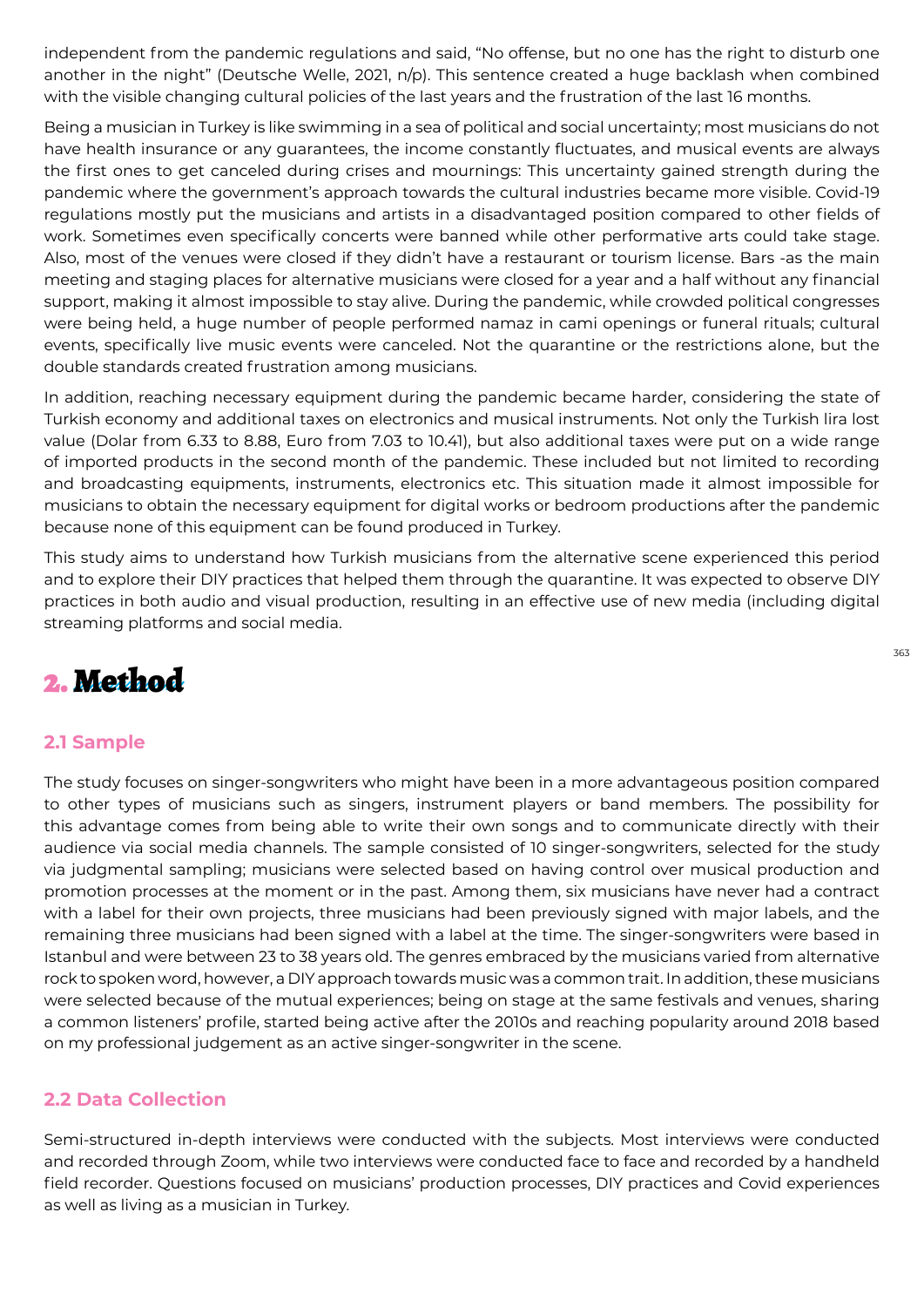#### **2.3 Analysis**

Transcribed interviews were coded for thematic analysis in TAMSAnalyzer (Weinstein, 2010) and then transferred to Numbers for analysis. After determining the overarching themes, all sub-themes that were observed are being coded, first steps being within single interviews. As described in detail by Braun and Clarke (2006), the process continued with reviewing themes, defining them and producing a report, using sufficient quotations as evidence. The coded quotations were reread and reanalyzed for repeating patterns and keywords.

### 3. Results

#### **3.1 Home (Produce-It-Yourself)**

You know; where I create music is the room I live in. So it still exists, until they kick me out. Until I become homeless, at least I have the place where I make music. (Subject 6)

Musicians rarely report any loss of social connection. Instead, the sameness in the life and production was emphasized: At home, they had the equipment to record a new track from scratch. Instead of relying on a recording technician or an expert in the field, they preferred to do most of the recording by themselves. When places they meet with other musicians were asked the most common answer was "home" again. Carrying out their own production process and being able to record at home helped singer-songwriters to create and release songs during the pandemic.

#### **3.2 Expectation of Visibility (Promote-It-Yourself)**

*\*During the pandemic, we didn't have any materials at hand, we didn't have any concerts, anything to get excited about... Unless we are releasing a new song or there are some news about something that we are interested in, there is nothing worth sharing. So, we all became social media monkeys looking for things to do, I think. I think many musicians experienced this. (Subject 5).*

Even though singer-songwriters were familiar with promoting themselves in social media and they have given digital concerts; all musicians complained that visibility became more important than the creative output itself. Since they have the full control over the processes of promotion in social media channels, feeling obliged to share constantly is combined with the frequent exposure to other musicians' outputs in social media results in an uncanny feeling of responsibility and creates anxiety. In addition, digital concerts were despised by most subjects, especially because the pandemic made it almost obligatory. The relationship with a smartphone camera differed from the relationship with a live audience, and although sponsored digital concerts had been a serious source of income for some musicians, still, none of them was comfortable with the idea.

#### **3.3 Digital Income Model (Operate-It-Yourself)**

*\*I don't see music industry as a whole block. If you are more at the performance side, if you work on and around the stage, this is a lethal crisis since all the venues are closed. But if you could have created an income model that can exist in digital, and if you did it beforehand, if you have that system, it doesn't kill you, it just pauses the process. (Subject 3).*

I never expected anything like this pandemic, and if I wasn't an independent musician, I wouldn't have an income like a monthly paycheck. (Subject 5).

Musicians who were receiving passive income from previous releases had been more comfortable during the pandemic. Besides being able to create or produce new songs, keeping the previous tracks' rights was another important aspect for survival in quarantine. Some musicians, who were signed with labels previously, even reported regret, mentioning that they were not sure if it was worth it.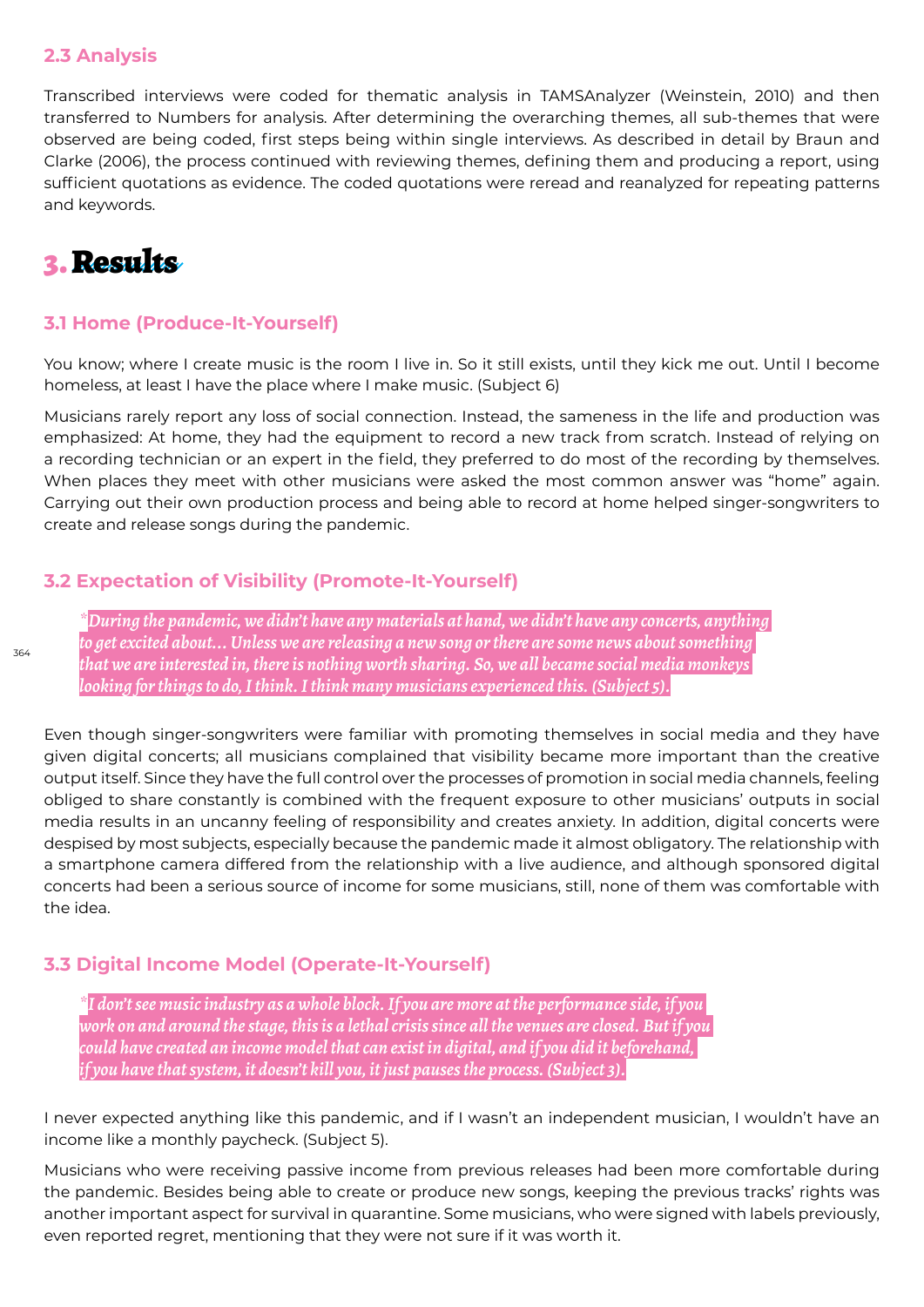### **3.4 COVID: Economical Uncertainty and Creative Anxiety**

*\*We are observing how a whole culture, arts and entertainment sector vanished and how it could not gain any attention besides from the insiders of that sector. I think making art, working on art is like being a flower in the desert on this land. This is why I appreciate my fellow musicians, I love them. I'm glad I am doing this job. (Subject 7).*

*\*There is a little feeling of abandonment, you know... Of course, we were seeing some signs of this in other crises, I mean, disasters, bombings, etc... But I really didn't know they didn't give a single f \*ck about us. It hit me like a slap on my face. You know what it's like, our parents used to say, "Do your music, of course, but you need a job". They proved them right! It's so hard to swallow, because it's something you devote yourself to. From top to the bottom, it's something you give so much from inside, from yourself… (Subject 4).*

Economic uncertainty caused by Covid regulations is not totally independent from musicians' position in Turkey or the government's approach towards cultural industries. Although most musicians who were interviewed succeeded to remain in a stable economic condition, the risks were seen as high due to new social media regulations, sudden tax policies and the visible double standards in regulations against performing arts. In addition, news about musicians committing suicide due to lack of income during the pandemic resulted in a feeling of insufficiency and despair. In their statements, the situation of these musicians acted as a proof of the government's lack of interest.

### 4. Discussion

The aim of the study was to reveal any possible adaptation strategies or DIY practices adopted by singersongwriters, and to suggest a survival kit if possible. As predicted, long term strategies embraced before the pandemic, such as keeping the streaming rights, or owning sufficient equipment for recording and producing music were helpful during times of crisis. On the other hand, expected DIY activity related to visual production was found to be almost nonexistent. Musicians accepted and liked their role in the musical production; however, they pass the visual part to the professionals.

While observing musicians' relationship with social media, one should consider that concerts are a source for content. During the pandemic, one of the most prominent sources of content has disappeared, but the need for visibility was still there. The creative anxiety is not solitary; it is connected to economic uncertainty and also the very nature of social media. In addition, having the control means having the responsibility; these musicians who own the means of production and who manage the ways of promotion have to take full responsibility for their successes and failures. Although this level of control creates a certain advantage, it does not provide comfort; interviewed musicians either confessed a high level of anxiety originating from social media or stated that they were doing it mechanically.

Another interesting point is that what mainly helped musicians through the pandemic had not been their familiarity with social media or visual DIY practices; it was their familiarity with the recording equipment and technology. Reducing musical production to home recordings and individualistic modes of production may have two sides (besides its sheer possibility); first, the comfort and second, the economic uncertainty. As mentioned, "Home" was an important theme which frequently occurred in interviews, the ease in home recordings may be undeniably useful in especially vocal recordings, since all the subjects were singersongwriters. On the other hand, the effect of economic uncertainty should not be underestimated; the musician, who is also responsible for business decisions, has to create a balance between expenses and income.

Thanks to the availability of user-friendly and cheap but decent equipment and software, the expenses for the musical production can be significantly reduced. These two sides are not actually apart from each other; the comfort of the home recordings partly come from the lack of time limit, which is a direct result of studio fees: It is a luxury to fiddle around a studio. Even singer-songwriters who were signed to the major labels stated that they recorded their albums in home studios or collective studios. The budgets provided by labels are also not very high.

Lastly, as mentioned before, an existing digital income model helped musicians get through the quarantine. However, although it reduced the economic uncertainty, it did not reduce the anxiety resulted from economic uncertainty. It may be even said that similar to the anxiety observed related to social media, an anxiety upon the control over business decisions is visible.